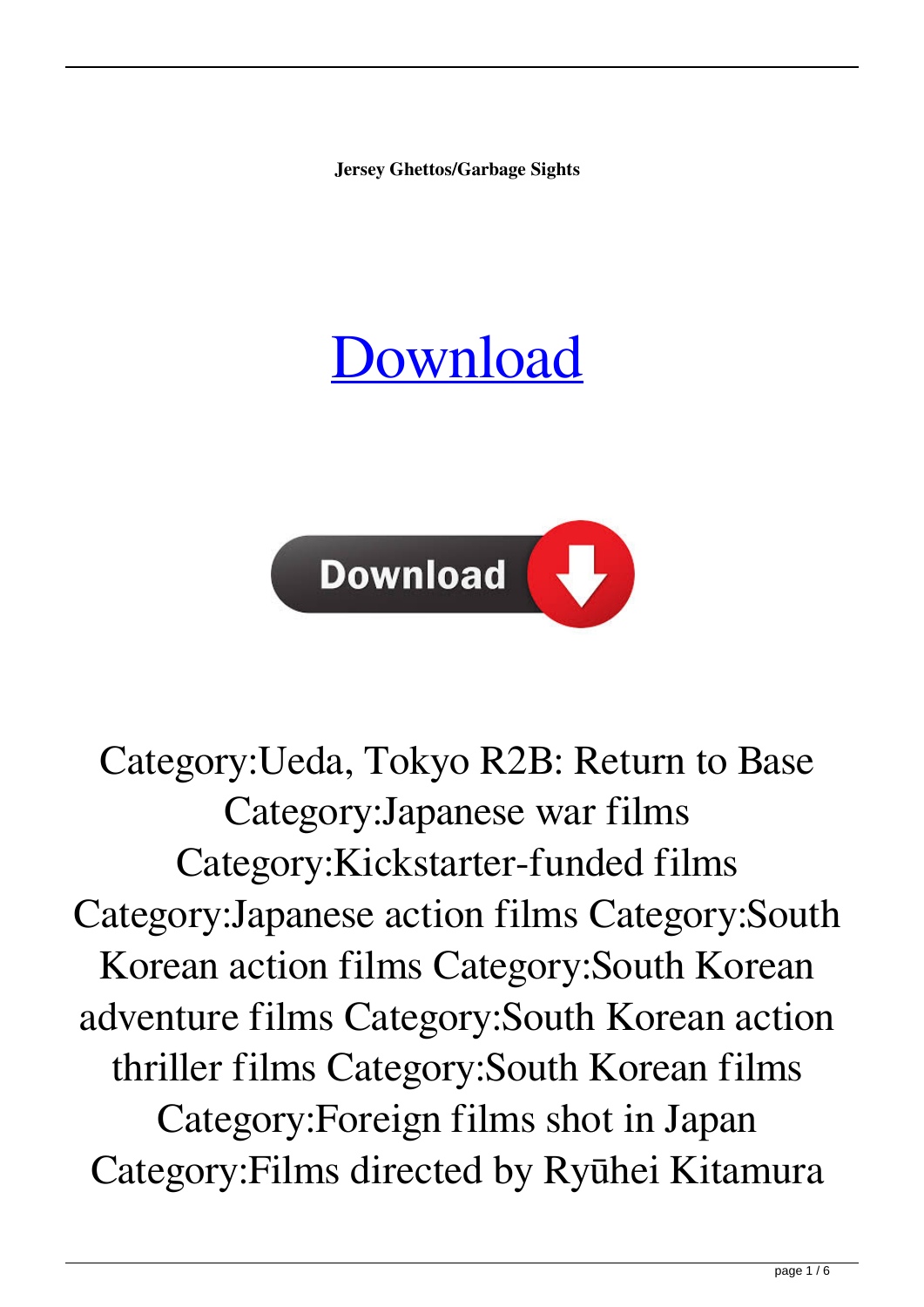Category:2010s action adventure films Category:2010s war films Category:Films based on Japanese novels Category:Korean-language films Category:Films set in the Japanese colonial period Category:Films set in the Joseon Dynasty Category:Films set in 1939 Category:Films set in the 1940s Category:Films set in the 1970s Category:Films set in the 1980s Category:Films set in 1999 Category:Films set in 2010 Category:Military of South Korea Category:Japanese-language films Category:Korean War films Category:Japanese historical films Category:Japanese war drama films Category:2010s war drama films Category:Films about amnesia Category:Films about posttraumatic stress disorder Category:World War II films based on actual events Category:Horse racing films Category:Films scored by Masaru Yokoyama Category:Films with screenplays by Ryūhei Kitamura Category:Japanese aviation filmsA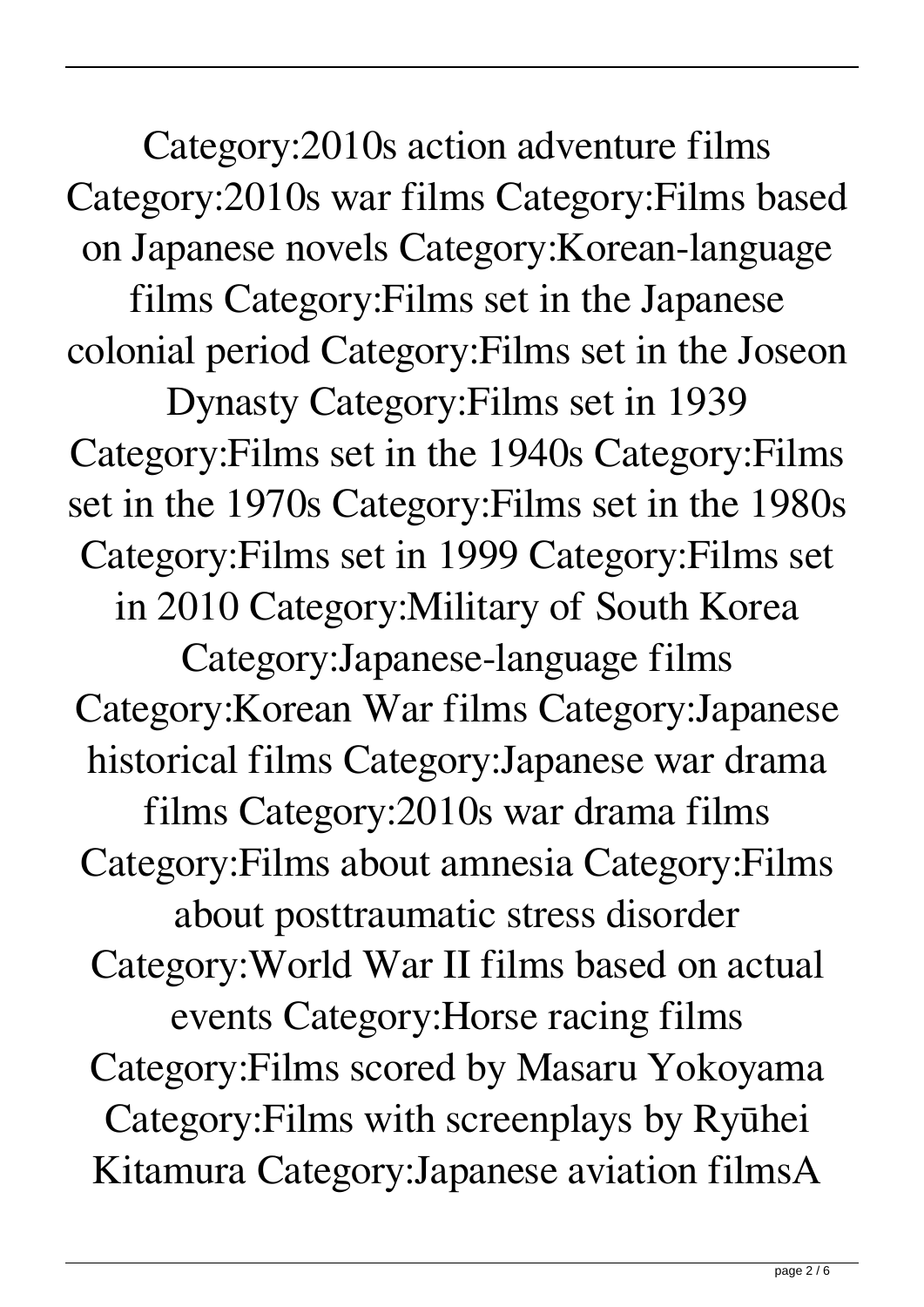quantum chemical study of the OH radical initiated oxidation of tert-butyl alcohol in the presence of water vapor. The rate constants of the OH radical initiated oxidation of tert-butyl alcohol (TBAL) were evaluated at the B3LYP/6-31+G\* level of theory in the presence of water vapor. The temperature dependence of rate constants for each channel was also studied at the same level. The overall reaction rates were reduced in the presence of the excess water vapor, as a result of the hydrogen abstraction from the alcohol by the hydroxyl radical and the intramolecular recombination of the OH radical produced in the abstraction step. The temperature dependence of the rate constant of the process decreased with increasing temperature. The difference in the Habstraction pathways of TBAL by the OH radical was evaluated by means of a detailed analysis of the energetics and the thermal statistical distribution of the stationary points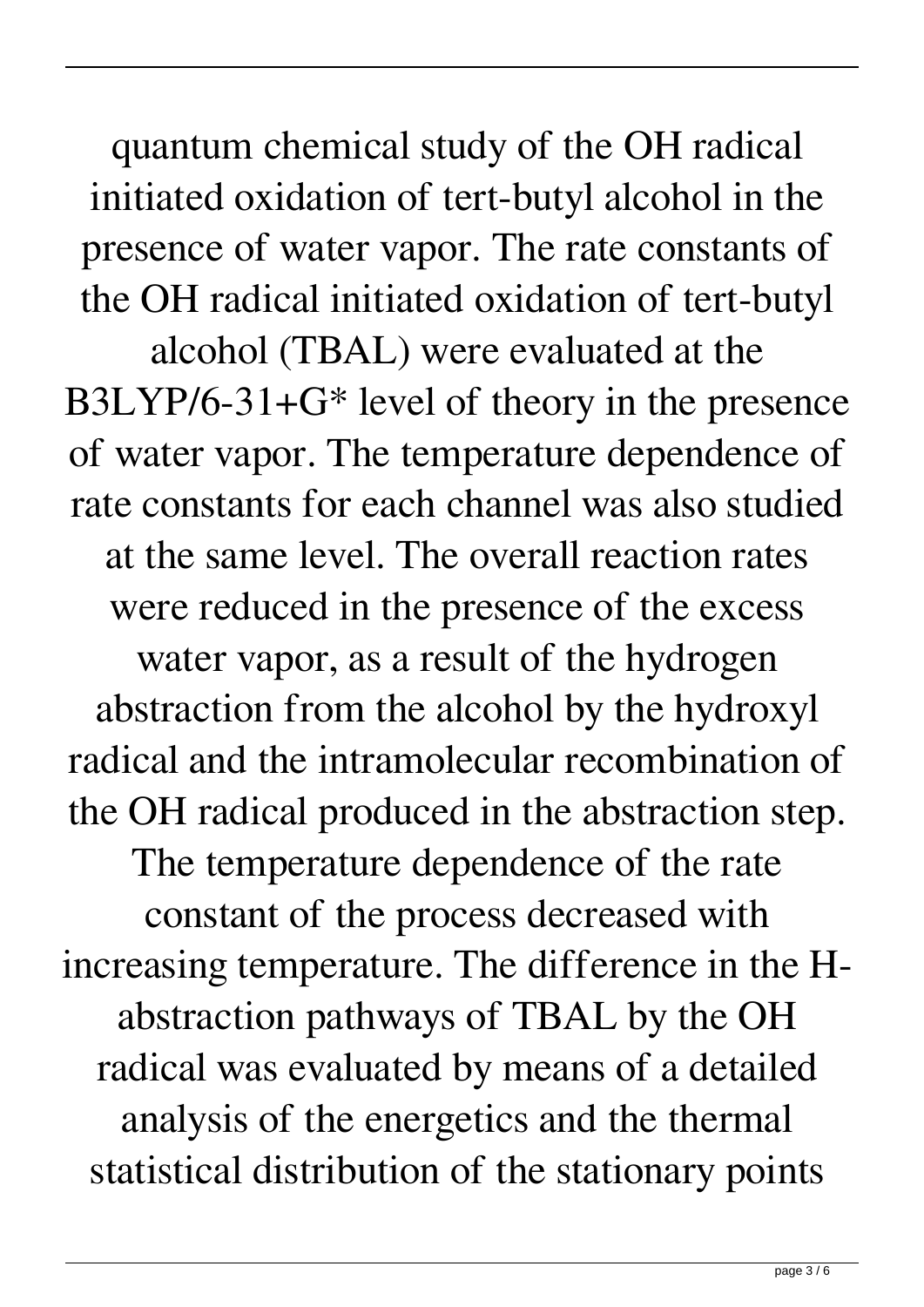## along the reaction paths. The path chosen by the reaction was not a direct reaction from the OH radical-in

R2B Return To Base Movie 2012 Torrent Kickass Download. Results 8 - 14 R2b return to base movie 2012 torrent kickass download Results 15 - 22 R2b return to base movie 2012 torrent kickass download Results 23 - 29 R2b return to base movie 2012 torrent kickass download Results 30 - 41 R2b return to base movie 2012 torrent kickass download Results 42 - 59 R2b return to base movie 2012 torrent kickass download Results 60 - 71 R2b return to base movie 2012 torrent kickass download Results 72 - 84 R2b return to base movie 2012 torrent kickass download Results 85 - 97 R2b return to base movie 2012 torrent kickass download Results 98 - 100 R2b return to base movie 2012 torrent kickass download See also The R2B: Return to Base (Soar Into the Sun) is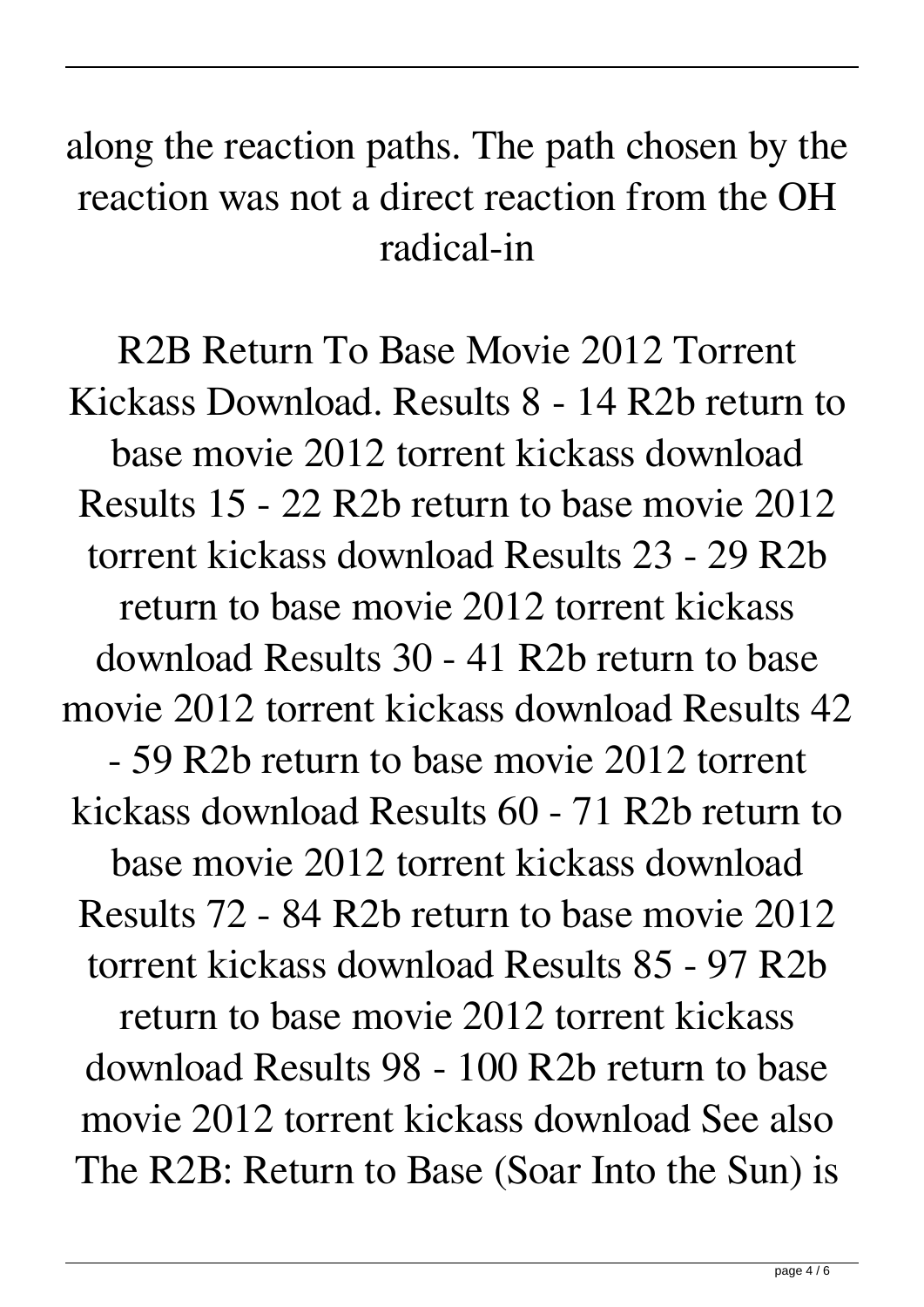support out there for this. I would appreciate your help on this. References Category:Torrent Category:Meteorology Category:Computerrelated introductions in 2011Q: What is the difference between strcmp, strncmp and strncat? What is the difference between strcmp, strncmp and strncat? When should I use each of them? A: strcmp compares two strings. The return value is positive if the first string is less than the second and negative if the second is less than the first. strncmp compares a given number of characters in a string. The length is specified by the third parameter. The return

a 2012 American disaster film that was written and directed by Billy Ray Armstrong. This film is loosely based on the 2006 true-life disaster in which a Russian airliner crashed into the Sinai Peninsula near Sharm el-Sheikh, Egypt, killing all the passengers and crew on board. The new site is live here However, the current version is almost a decade older. There is not much